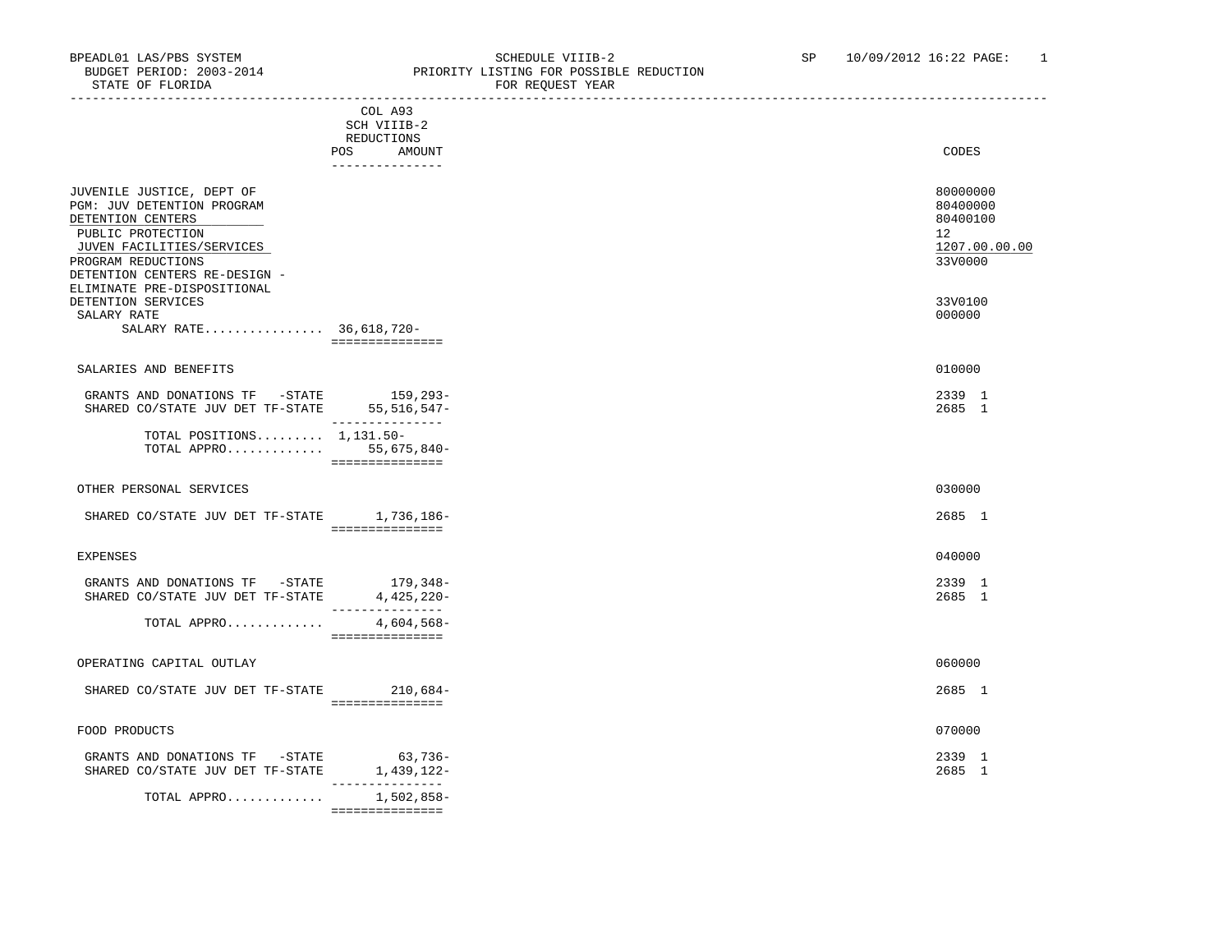|                                                                                                                                                                                                                      | -------------------                  |                                                                                 |
|----------------------------------------------------------------------------------------------------------------------------------------------------------------------------------------------------------------------|--------------------------------------|---------------------------------------------------------------------------------|
|                                                                                                                                                                                                                      | COL A93<br>SCH VIIIB-2<br>REDUCTIONS |                                                                                 |
|                                                                                                                                                                                                                      | POS<br>AMOUNT<br>_______________     | CODES                                                                           |
| JUVENILE JUSTICE, DEPT OF<br>PGM: JUV DETENTION PROGRAM<br>DETENTION CENTERS<br>PUBLIC PROTECTION<br>JUVEN FACILITIES/SERVICES<br>PROGRAM REDUCTIONS<br>DETENTION CENTERS RE-DESIGN -<br>ELIMINATE PRE-DISPOSITIONAL |                                      | 80000000<br>80400000<br>80400100<br>12 <sup>°</sup><br>1207.00.00.00<br>33V0000 |
| DETENTION SERVICES<br>SPECIAL CATEGORIES<br>CONTRACTED SERVICES                                                                                                                                                      |                                      | 33V0100<br>100000<br>100777                                                     |
| GRANTS AND DONATIONS TF -STATE 1,558-<br>SHARED CO/STATE JUV DET TF-STATE 1,654,316-                                                                                                                                 | ---------------                      | 2339 1<br>2685 1                                                                |
| TOTAL APPRO 1,655,874-                                                                                                                                                                                               | ===============                      |                                                                                 |
| G/A-CONTRACTED SERVICES                                                                                                                                                                                              |                                      | 100778                                                                          |
| SHARED CO/STATE JUV DET TF-STATE 4,354,573-                                                                                                                                                                          | ---------------                      | 2685 1                                                                          |
| RISK MANAGEMENT INSURANCE                                                                                                                                                                                            |                                      | 103241                                                                          |
| SHARED CO/STATE JUV DET TF-STATE 4,222,298-                                                                                                                                                                          | ===============                      | 2685 1                                                                          |
| LEASE/PURCHASE/EQUIPMENT                                                                                                                                                                                             |                                      | 105281                                                                          |
| SHARED CO/STATE JUV DET TF-STATE 220,536-                                                                                                                                                                            | ===============                      | 2685 1                                                                          |
| TR/DMS/HR SVCS/STW CONTRCT                                                                                                                                                                                           |                                      | 107040                                                                          |
| SHARED CO/STATE JUV DET TF-STATE                                                                                                                                                                                     | $401, 200 -$<br>===============      | 2685 1                                                                          |
| TOTAL: DETENTION CENTERS RE-DESIGN -<br>ELIMINATE PRE-DISPOSITIONAL<br>DETENTION SERVICES<br>TOTAL POSITIONS $1,131.50-$<br>TOTAL ISSUE 74,584,617-<br>TOTAL SALARY RATE 36, 618, 720-                               | ===============                      | 33V0100                                                                         |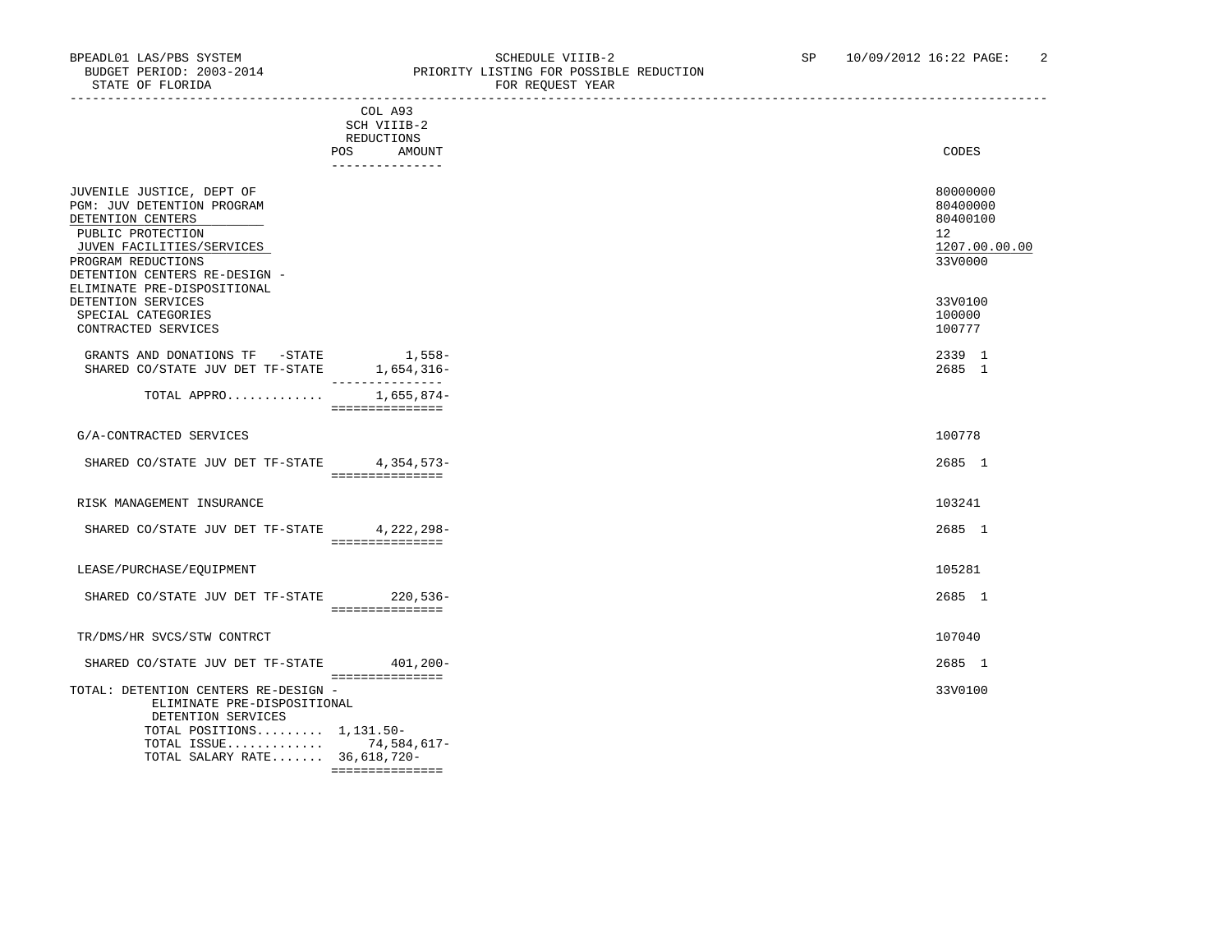|                                                                                                                                                                                                                                                                                                                                                                                                                                                                                                                                                                                                                                                                                                                                                                                                    | COL A93                   |                            |                              |                         |                                                    |
|----------------------------------------------------------------------------------------------------------------------------------------------------------------------------------------------------------------------------------------------------------------------------------------------------------------------------------------------------------------------------------------------------------------------------------------------------------------------------------------------------------------------------------------------------------------------------------------------------------------------------------------------------------------------------------------------------------------------------------------------------------------------------------------------------|---------------------------|----------------------------|------------------------------|-------------------------|----------------------------------------------------|
|                                                                                                                                                                                                                                                                                                                                                                                                                                                                                                                                                                                                                                                                                                                                                                                                    | SCH VIIIB-2<br>REDUCTIONS |                            |                              |                         |                                                    |
| POS                                                                                                                                                                                                                                                                                                                                                                                                                                                                                                                                                                                                                                                                                                                                                                                                | AMOUNT                    |                            |                              |                         | CODES                                              |
|                                                                                                                                                                                                                                                                                                                                                                                                                                                                                                                                                                                                                                                                                                                                                                                                    |                           |                            |                              |                         |                                                    |
|                                                                                                                                                                                                                                                                                                                                                                                                                                                                                                                                                                                                                                                                                                                                                                                                    |                           |                            |                              |                         |                                                    |
| JUVENILE JUSTICE, DEPT OF                                                                                                                                                                                                                                                                                                                                                                                                                                                                                                                                                                                                                                                                                                                                                                          |                           |                            |                              |                         | 80000000                                           |
| PGM: JUV DETENTION PROGRAM                                                                                                                                                                                                                                                                                                                                                                                                                                                                                                                                                                                                                                                                                                                                                                         |                           |                            |                              |                         | 80400000                                           |
| DETENTION CENTERS                                                                                                                                                                                                                                                                                                                                                                                                                                                                                                                                                                                                                                                                                                                                                                                  |                           |                            |                              |                         | 80400100                                           |
| PUBLIC PROTECTION                                                                                                                                                                                                                                                                                                                                                                                                                                                                                                                                                                                                                                                                                                                                                                                  |                           |                            |                              |                         | 12 <sup>°</sup>                                    |
| JUVEN FACILITIES/SERVICES                                                                                                                                                                                                                                                                                                                                                                                                                                                                                                                                                                                                                                                                                                                                                                          |                           |                            |                              |                         | 1207.00.00.00<br>33V0000                           |
| PROGRAM REDUCTIONS<br>DETENTION CENTERS RE-DESIGN -                                                                                                                                                                                                                                                                                                                                                                                                                                                                                                                                                                                                                                                                                                                                                |                           |                            |                              |                         |                                                    |
| ELIMINATE PRE-DISPOSITIONAL                                                                                                                                                                                                                                                                                                                                                                                                                                                                                                                                                                                                                                                                                                                                                                        |                           |                            |                              |                         |                                                    |
| DETENTION SERVICES                                                                                                                                                                                                                                                                                                                                                                                                                                                                                                                                                                                                                                                                                                                                                                                 |                           |                            |                              |                         | 33V0100                                            |
|                                                                                                                                                                                                                                                                                                                                                                                                                                                                                                                                                                                                                                                                                                                                                                                                    |                           |                            |                              |                         |                                                    |
|                                                                                                                                                                                                                                                                                                                                                                                                                                                                                                                                                                                                                                                                                                                                                                                                    |                           |                            |                              |                         |                                                    |
| AGENCY ISSUE NARRATIVE:                                                                                                                                                                                                                                                                                                                                                                                                                                                                                                                                                                                                                                                                                                                                                                            |                           |                            |                              |                         |                                                    |
| SCH VIIIB-2 NARR 13-14 NARRATIVE:                                                                                                                                                                                                                                                                                                                                                                                                                                                                                                                                                                                                                                                                                                                                                                  |                           |                            | IT COMPONENT? NO             |                         |                                                    |
| PRIORITY #001                                                                                                                                                                                                                                                                                                                                                                                                                                                                                                                                                                                                                                                                                                                                                                                      |                           |                            |                              |                         |                                                    |
| consolidate the remaining state-operated centers. As counties begin to operate county detention centers it will become<br>more and more difficult for the department to efficiently and effectively provide necessary services, especially<br>transportation. A re-design of juvenile detention services must be considered due to the projected decline in this<br>population. The Department of Juvenile Justice will maintain four (4) strategically located detention centers to serve<br>post-dispositional youth only. The four will be Alachua, Okaloosa, Hillsborough-West, and Broward detention centers.<br>This proposal will also eliminate 1,131.50 detention positions including staff located in Regional Offices and<br>Headquarters.<br>POSITION DETAIL OF SALARIES AND BENEFITS: |                           |                            |                              |                         |                                                    |
|                                                                                                                                                                                                                                                                                                                                                                                                                                                                                                                                                                                                                                                                                                                                                                                                    | ETE                       |                            | BASE RATE ADDITIVES BENEFITS | SUBTOTAL                | LAPSE LAPSED SALARIES<br>% AND BENEFITS            |
| A93 - SCH VIIIB-2 REDUCTIONS                                                                                                                                                                                                                                                                                                                                                                                                                                                                                                                                                                                                                                                                                                                                                                       |                           |                            |                              |                         |                                                    |
| CHANGES TO CURRENTLY AUTHORIZED POSITIONS<br>P101 PROPOSED CLASS CODE                                                                                                                                                                                                                                                                                                                                                                                                                                                                                                                                                                                                                                                                                                                              |                           |                            |                              |                         |                                                    |
| C2012 002                                                                                                                                                                                                                                                                                                                                                                                                                                                                                                                                                                                                                                                                                                                                                                                          |                           | 1, 131.50 - 36, 618, 720 - |                              |                         | $16, 212, 328 - 52, 831, 048 - 0.00$ 52, 831, 048- |
|                                                                                                                                                                                                                                                                                                                                                                                                                                                                                                                                                                                                                                                                                                                                                                                                    |                           |                            |                              |                         |                                                    |
|                                                                                                                                                                                                                                                                                                                                                                                                                                                                                                                                                                                                                                                                                                                                                                                                    |                           |                            |                              |                         |                                                    |
| TOTALS FOR ISSUE BY FUND                                                                                                                                                                                                                                                                                                                                                                                                                                                                                                                                                                                                                                                                                                                                                                           |                           |                            |                              |                         |                                                    |
| 2685 SHARED CO/STATE JUV DET TF                                                                                                                                                                                                                                                                                                                                                                                                                                                                                                                                                                                                                                                                                                                                                                    |                           |                            |                              |                         | 52,831,048-<br>______________                      |
|                                                                                                                                                                                                                                                                                                                                                                                                                                                                                                                                                                                                                                                                                                                                                                                                    |                           | $1,131.50 - 36,618,720 -$  |                              | 16,212,328- 52,831,048- | 52,831,048-                                        |
|                                                                                                                                                                                                                                                                                                                                                                                                                                                                                                                                                                                                                                                                                                                                                                                                    |                           |                            |                              |                         | ==============                                     |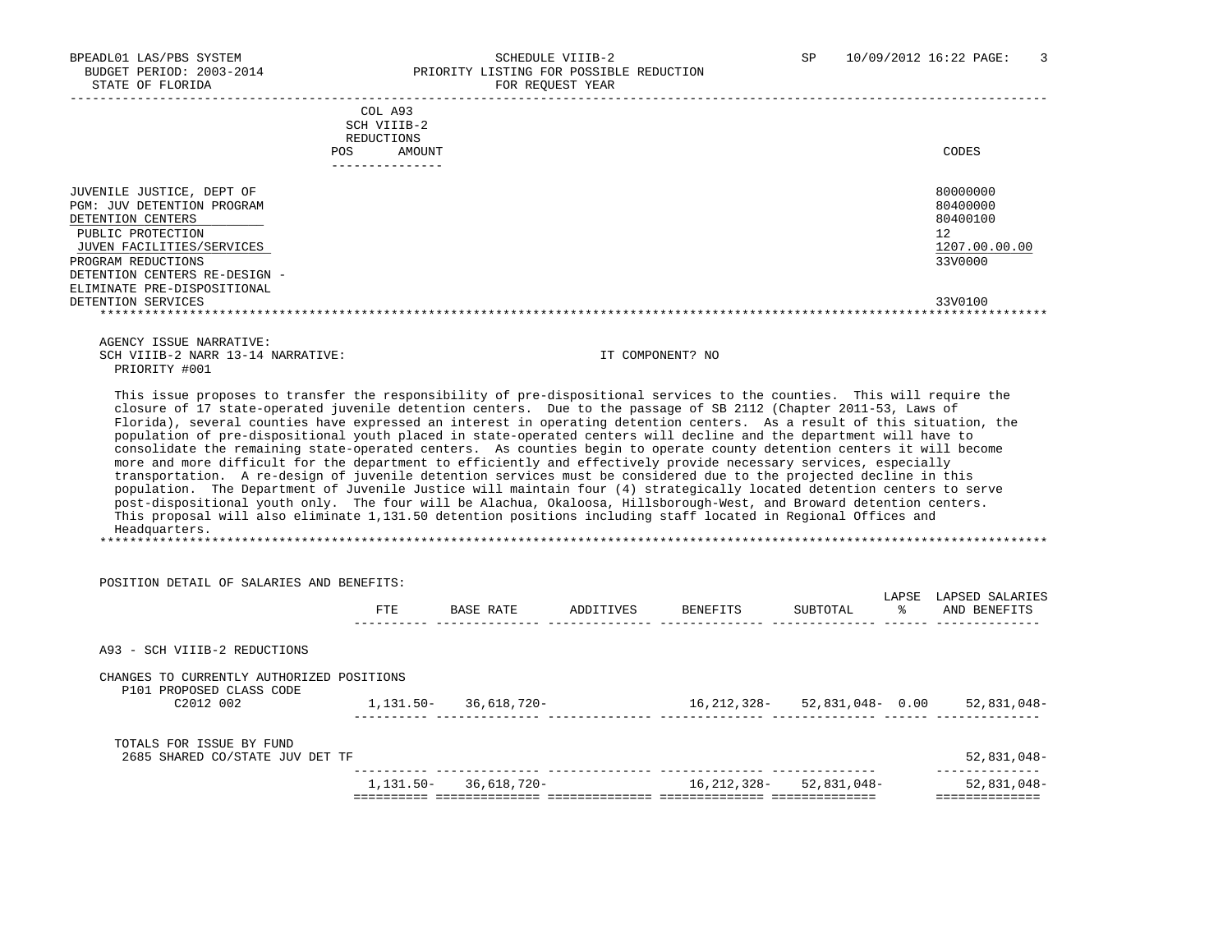|                                                                                                                                                                                                                                            | COL A93<br>SCH VIIIB-2<br>REDUCTIONS<br>POS | AMOUNT           |           |          |          |    | CODES                                                                         |
|--------------------------------------------------------------------------------------------------------------------------------------------------------------------------------------------------------------------------------------------|---------------------------------------------|------------------|-----------|----------|----------|----|-------------------------------------------------------------------------------|
| JUVENILE JUSTICE, DEPT OF<br>PGM: JUV DETENTION PROGRAM<br>DETENTION CENTERS<br>PUBLIC PROTECTION<br>JUVEN FACILITIES/SERVICES<br>PROGRAM REDUCTIONS<br>DETENTION CENTERS RE-DESIGN -<br>ELIMINATE PRE-DISPOSITIONAL<br>DETENTION SERVICES |                                             |                  |           |          |          |    | 80000000<br>80400000<br>80400100<br>12<br>1207.00.00.00<br>33V0000<br>33V0100 |
| POSITION DETAIL OF SALARIES AND BENEFITS:                                                                                                                                                                                                  |                                             |                  |           |          |          |    | LAPSE LAPSED SALARIES                                                         |
|                                                                                                                                                                                                                                            | FTE                                         | <b>BASE RATE</b> | ADDITIVES | BENEFITS | SUBTOTAL | ွေ | AND BENEFITS                                                                  |
| A93 - SCH VIIIB-2 REDUCTIONS                                                                                                                                                                                                               |                                             |                  |           |          |          |    |                                                                               |
| CHANGES TO CURRENTLY AUTHORIZED POSITIONS<br>OTHER SALARY AMOUNT<br>2339 GRANTS AND DONATIONS TF<br>2685 SHARED CO/STATE JUV DET TF                                                                                                        |                                             |                  |           |          |          |    | 159,293-<br>$2,685,499-$                                                      |
|                                                                                                                                                                                                                                            |                                             |                  |           |          |          |    | 55,675,840-<br>==============                                                 |
|                                                                                                                                                                                                                                            |                                             |                  |           |          |          |    |                                                                               |
| TOTAL: JUVEN FACILITIES/SERVICES<br>BY FUND TYPE                                                                                                                                                                                           |                                             |                  |           |          |          |    | 1207.00.00.00                                                                 |
| TRUST FUNDS 74,584,617-<br>SALARY RATE 36,618,720-                                                                                                                                                                                         | $1.131.50 -$<br>===============             |                  |           |          |          |    | 2000                                                                          |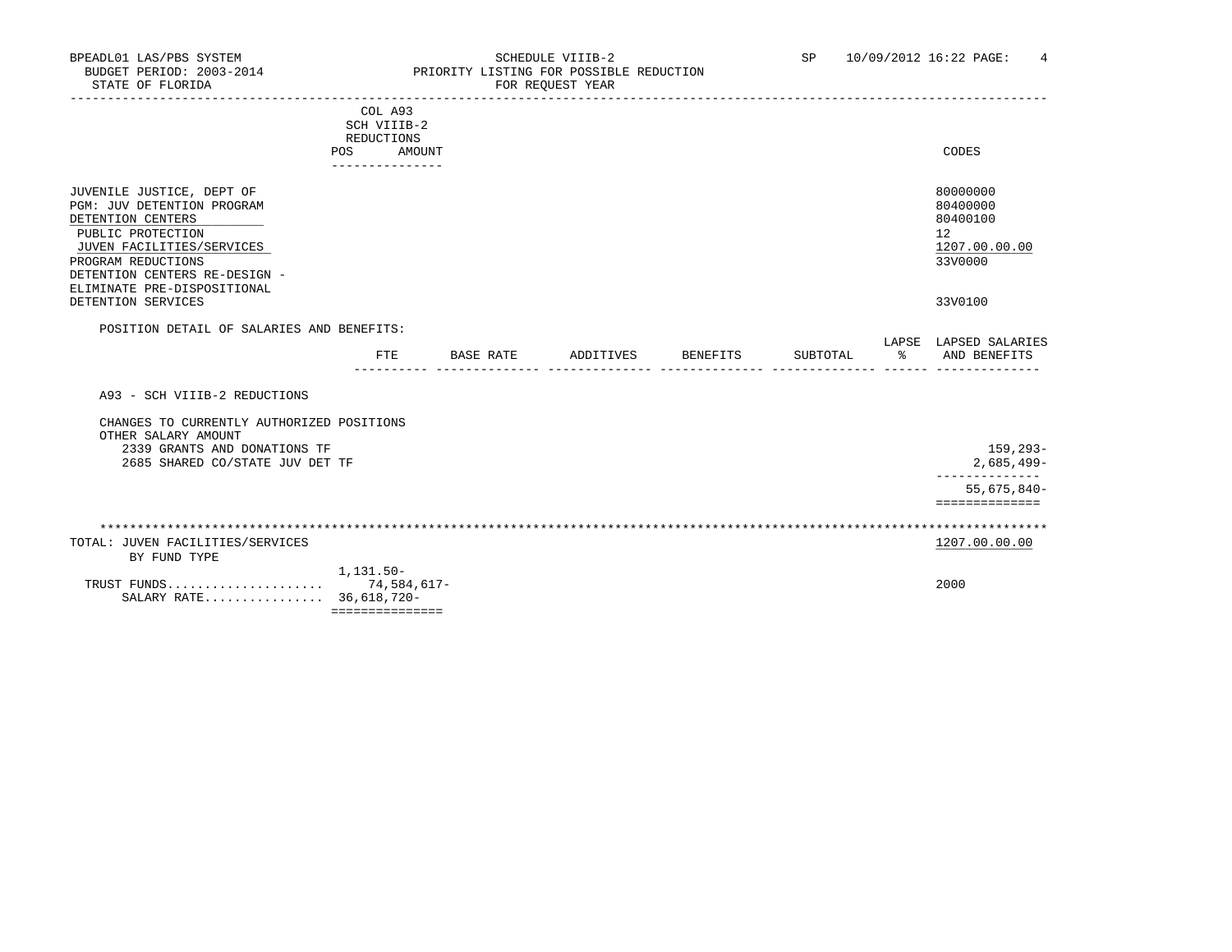PRIORITY #005

-----------------------------------------------------------------------------------------------------------------------------------

|                                                                                                                                                                                                                                                                                 | COL A93<br>SCH VIIIB-2<br><b>REDUCTIONS</b> |                                                                                                                                                                                                                                                                                                                                                                                                                                                                                                                                                                                                  |                                                                                                   |
|---------------------------------------------------------------------------------------------------------------------------------------------------------------------------------------------------------------------------------------------------------------------------------|---------------------------------------------|--------------------------------------------------------------------------------------------------------------------------------------------------------------------------------------------------------------------------------------------------------------------------------------------------------------------------------------------------------------------------------------------------------------------------------------------------------------------------------------------------------------------------------------------------------------------------------------------------|---------------------------------------------------------------------------------------------------|
|                                                                                                                                                                                                                                                                                 | <b>POS</b><br>AMOUNT                        |                                                                                                                                                                                                                                                                                                                                                                                                                                                                                                                                                                                                  | CODES                                                                                             |
| JUVENILE JUSTICE, DEPT OF<br>PGM: PROB/COMMUN CORR PRG<br>AFTERCARE SVC/COND RELEASE<br>PUBLIC PROTECTION<br>JUVEN FACILITIES/SERVICES<br>STATE FUNDING REDUCTIONS<br>ELIMINATE FUNDING FOR THE PRODIGY<br>CULTURAL ARTS DEMONSTRATION PROJECT<br>SPECIAL CATEGORIES<br>PRODIGY | --------------                              |                                                                                                                                                                                                                                                                                                                                                                                                                                                                                                                                                                                                  | 80000000<br>80700000<br>80700100<br>12<br>1207.00.00.00<br>3300000<br>3300010<br>100000<br>106666 |
| GENERAL REVENUE FUND<br>$-$ STATE                                                                                                                                                                                                                                               | $4,400,000 -$                               |                                                                                                                                                                                                                                                                                                                                                                                                                                                                                                                                                                                                  | 1000 1                                                                                            |
|                                                                                                                                                                                                                                                                                 | ===============                             |                                                                                                                                                                                                                                                                                                                                                                                                                                                                                                                                                                                                  |                                                                                                   |
| AGENCY ISSUE NARRATIVE:<br>SCH VIIIB-2 NARR 13-14 NARRATIVE:<br>PRIORITY #006                                                                                                                                                                                                   |                                             | IT COMPONENT? NO                                                                                                                                                                                                                                                                                                                                                                                                                                                                                                                                                                                 |                                                                                                   |
|                                                                                                                                                                                                                                                                                 |                                             | This issue proposes to eliminate the Prodigy Cultural Arts Program: A Tampa Arts & Youth Demonstration Project. The<br>program provides a prevention/diversion forum for at-risk youth ages 7 to 17 to learn communication, problem solving and<br>conflict resolution skills through visual and performing arts. This elimination would impact at-risk youth currently<br>living in seven (7) counties in Central Florida (Hillsborough, Manatee, Pasco, Pinellas, Polk, Sarasota and Orange).<br>Approximately 840 at-risk youth will no longer be served by this program if it is eliminated. |                                                                                                   |
| Calculation of Reduction:                                                                                                                                                                                                                                                       |                                             |                                                                                                                                                                                                                                                                                                                                                                                                                                                                                                                                                                                                  |                                                                                                   |
| Total FY 2012-13 Prodigy Allocation = $$4,400,000$                                                                                                                                                                                                                              |                                             |                                                                                                                                                                                                                                                                                                                                                                                                                                                                                                                                                                                                  |                                                                                                   |
| REDUCE FUNDING FOR SERVICES IN THE<br>AFTERCARE SERVICES/CONDITIONAL<br>RELEASE BUDGET ENTITY<br>SPECIAL CATEGORIES<br>G/A-CONTRACTED SERVICES                                                                                                                                  |                                             |                                                                                                                                                                                                                                                                                                                                                                                                                                                                                                                                                                                                  | 3300820<br>100000<br>100778                                                                       |
| GENERAL REVENUE FUND<br>$-$ STATE                                                                                                                                                                                                                                               | $3.054.577-$                                |                                                                                                                                                                                                                                                                                                                                                                                                                                                                                                                                                                                                  | 1000 1                                                                                            |
|                                                                                                                                                                                                                                                                                 | ===============                             |                                                                                                                                                                                                                                                                                                                                                                                                                                                                                                                                                                                                  |                                                                                                   |
| AGENCY ISSUE NARRATIVE:                                                                                                                                                                                                                                                         |                                             |                                                                                                                                                                                                                                                                                                                                                                                                                                                                                                                                                                                                  |                                                                                                   |

 This issue proposes to reduce conditional release and community-based intervention services for youth who have returned to the community after residential placement and are on conditional release or post-commitment probation status. The

SCH VIIIB-2 NARR 13-14 NARRATIVE: IT COMPONENT? NO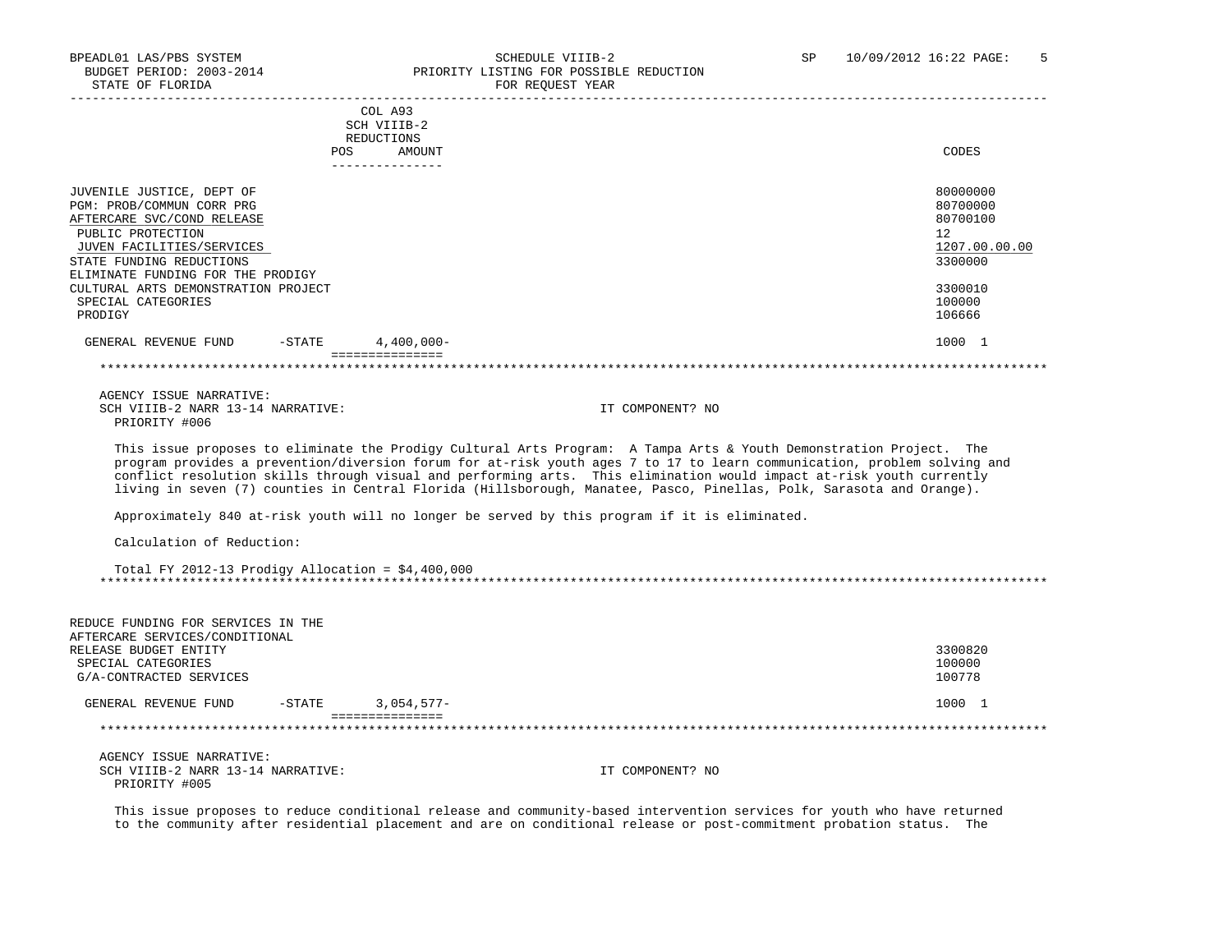| COL A93<br>SCH VIIIB-2<br>REDUCTIONS<br>AMOUNT<br><b>POS</b>                                                                                                                                             | CODES                                                              |
|----------------------------------------------------------------------------------------------------------------------------------------------------------------------------------------------------------|--------------------------------------------------------------------|
| JUVENILE JUSTICE, DEPT OF<br>PGM: PROB/COMMUN CORR PRG<br>AFTERCARE SVC/COND RELEASE<br>PUBLIC PROTECTION<br>JUVEN FACILITIES/SERVICES<br>STATE FUNDING REDUCTIONS<br>REDUCE FUNDING FOR SERVICES IN THE | 80000000<br>80700000<br>80700100<br>12<br>1207.00.00.00<br>3300000 |
| AFTERCARE SERVICES/CONDITIONAL<br>RELEASE BUDGET ENTITY                                                                                                                                                  | 3300820                                                            |

 reduction in these services will result in the department having less capacity to serve at-risk youth, and limit service options available to them.

 Approximately 812 youth will no longer receive these services (number of youth is based on average length of stay x number of slots).

Calculation of Reduction:

 Total Conditional Release and Community-Based Intervention Services Reduction = \$3,054,577/365 days/20.61 avg per diem = 406 slots and 406 slots x 2-6 mos per year = 812 youth \*\*\*\*\*\*\*\*\*\*\*\*\*\*\*\*\*\*\*\*\*\*\*\*\*\*\*\*\*\*\*\*\*\*\*\*\*\*\*\*\*\*\*\*\*\*\*\*\*\*\*\*\*\*\*\*\*\*\*\*\*\*\*\*\*\*\*\*\*\*\*\*\*\*\*\*\*\*\*\*\*\*\*\*\*\*\*\*\*\*\*\*\*\*\*\*\*\*\*\*\*\*\*\*\*\*\*\*\*\*\*\*\*\*\*\*\*\*\*\*\*\*\*\*\*\*\*

| TOTAL: JUVEN FACILITIES/SERVICES     |                 | 1207.00.00.00 |
|--------------------------------------|-----------------|---------------|
| BY FUND TYPE<br>GENERAL REVENUE FUND | 7,454,577-      | 1000          |
|                                      | =============== |               |
| NON-RESIDENT DELINQ REHAB            |                 | 80700300      |
| PUBLIC PROTECTION                    |                 | 12            |
| JUVEN FACILITIES/SERVICES            |                 | 1207.00.00.00 |
| STATE FUNDING REDUCTIONS             |                 | 3300000       |
| REDUCE FUNDING FOR NON-RESIDENTIAL   |                 |               |
| DELINQUENCY REHAB SERVICES           |                 | 3307600       |
| SPECIAL CATEGORIES                   |                 | 100000        |
| G/A-CONTRACTED SERVICES              |                 | 100778        |
| GENERAL REVENUE FUND<br>$-$ STATE    | $4.462.026 -$   | 1000 1        |
|                                      |                 |               |

 AGENCY ISSUE NARRATIVE: SCH VIIIB-2 NARR 13-14 NARRATIVE: IT COMPONENT? NO PRIORITY #004

 This issue proposes to reduce funding for Non-Residential Delinquency Rehabilitation Services. This reduction will impact Intensive Delinquency Diversion Services (IDDS) provided to youth who are placed on conditional release or post-commitment probation status from residential commitment facilities and services for those youth who are under non-secure custody, care, treatment and supervision of the Juvenile Justice System until released by the court. The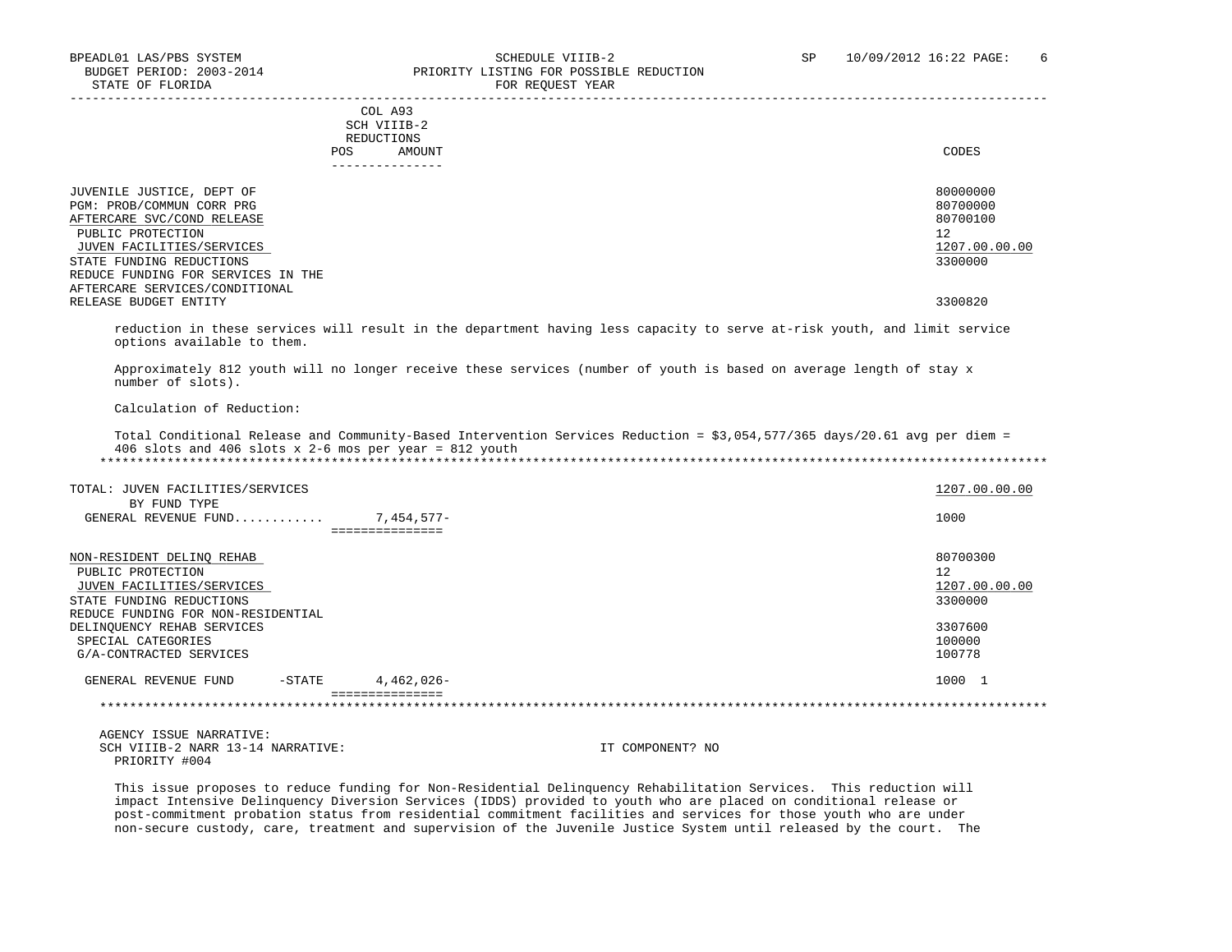|     | --------------- |       |
|-----|-----------------|-------|
| POS | AMOUNT          | CODES |
|     | REDUCTIONS      |       |
|     | SCH VIIIB-2     |       |
|     | COL A93         |       |

| JUVENILE JUSTICE, DEPT OF          | 80000000      |
|------------------------------------|---------------|
| PGM: PROB/COMMUN CORR PRG          | 80700000      |
| NON-RESIDENT DELINO REHAB          | 80700300      |
| PUBLIC PROTECTION                  | 12            |
| JUVEN FACILITIES/SERVICES          | 1207.00.00.00 |
| STATE FUNDING REDUCTIONS           | 3300000       |
| REDUCE FUNDING FOR NON-RESIDENTIAL |               |
| DELINQUENCY REHAB SERVICES         | 3307600       |

-----------------------------------------------------------------------------------------------------------------------------------

 reduction in services will create additional supervision and service responsibilities for the department's Juvenile Probation Officers (JPOs).

 Approximately 2,190 youth will no longer receive these services (number of youth is based on average length of stay x slots).

Calculation of Reduction:

Total Reduction =  $$3,727,866/313$  days/ $$13.37$  avg per diem = 891 slots and 891 slots x 2-6 mos per year = 1,782 youth + \$734,160/365 days/\$29.58 avg per diem = 68 slots and 68 slots x 6-2 mos per year = 408 youth \*\*\*\*\*\*\*\*\*\*\*\*\*\*\*\*\*\*\*\*\*\*\*\*\*\*\*\*\*\*\*\*\*\*\*\*\*\*\*\*\*\*\*\*\*\*\*\*\*\*\*\*\*\*\*\*\*\*\*\*\*\*\*\*\*\*\*\*\*\*\*\*\*\*\*\*\*\*\*\*\*\*\*\*\*\*\*\*\*\*\*\*\*\*\*\*\*\*\*\*\*\*\*\*\*\*\*\*\*\*\*\*\*\*\*\*\*\*\*\*\*\*\*\*\*\*\*

| PGM: RESIDENTIAL CORR PRG<br>NON-SECURE RESIDENT COMMIT<br>PUBLIC PROTECTION<br>JUVEN FACILITIES/SERVICES |                 | 80800000<br>80800100<br>12<br>1207.00.00.00 |
|-----------------------------------------------------------------------------------------------------------|-----------------|---------------------------------------------|
| STATE FUNDING REDUCTIONS                                                                                  |                 | 3300000                                     |
| REDUCE NON-SECURE BED CAPACITY                                                                            |                 |                                             |
| WITHIN THE RESIDENTIAL PROGRAM                                                                            |                 | 3300310                                     |
| SPECIAL CATEGORIES                                                                                        |                 | 100000                                      |
| G/A-CONTRACTED SERVICES                                                                                   |                 | 100778                                      |
| -STATE<br>GENERAL REVENUE FUND                                                                            | 4,787,937-      | 1000 1                                      |
| SOCIAL SVCS BLK GRT TF<br>-FEDERL                                                                         | 2,494,510-      | 2639 3                                      |
| TOTAL APPRO                                                                                               | $7.282.447-$    |                                             |
|                                                                                                           | =============== |                                             |

 AGENCY ISSUE NARRATIVE: SCH VIIIB-2 NARR 13-14 NARRATIVE: IT COMPONENT? NO PRIORITY #002

 This issue proposes to reduce the non-secure residential bed capacity by 166 beds. The current bed capacity has allowed the waiting list to remain low, with youth waiting no longer than 7 days for placement in a non-secure program. Currently, the department's non-secure bed capacity is 2,085 and the loss of 166 beds (8% reduction) will impact the availability of appropriate placements for youth committed to low and moderate-risk programs. Absorbing the reduction will make it more difficult for the department to regionalize placements so youth may be close to their homes and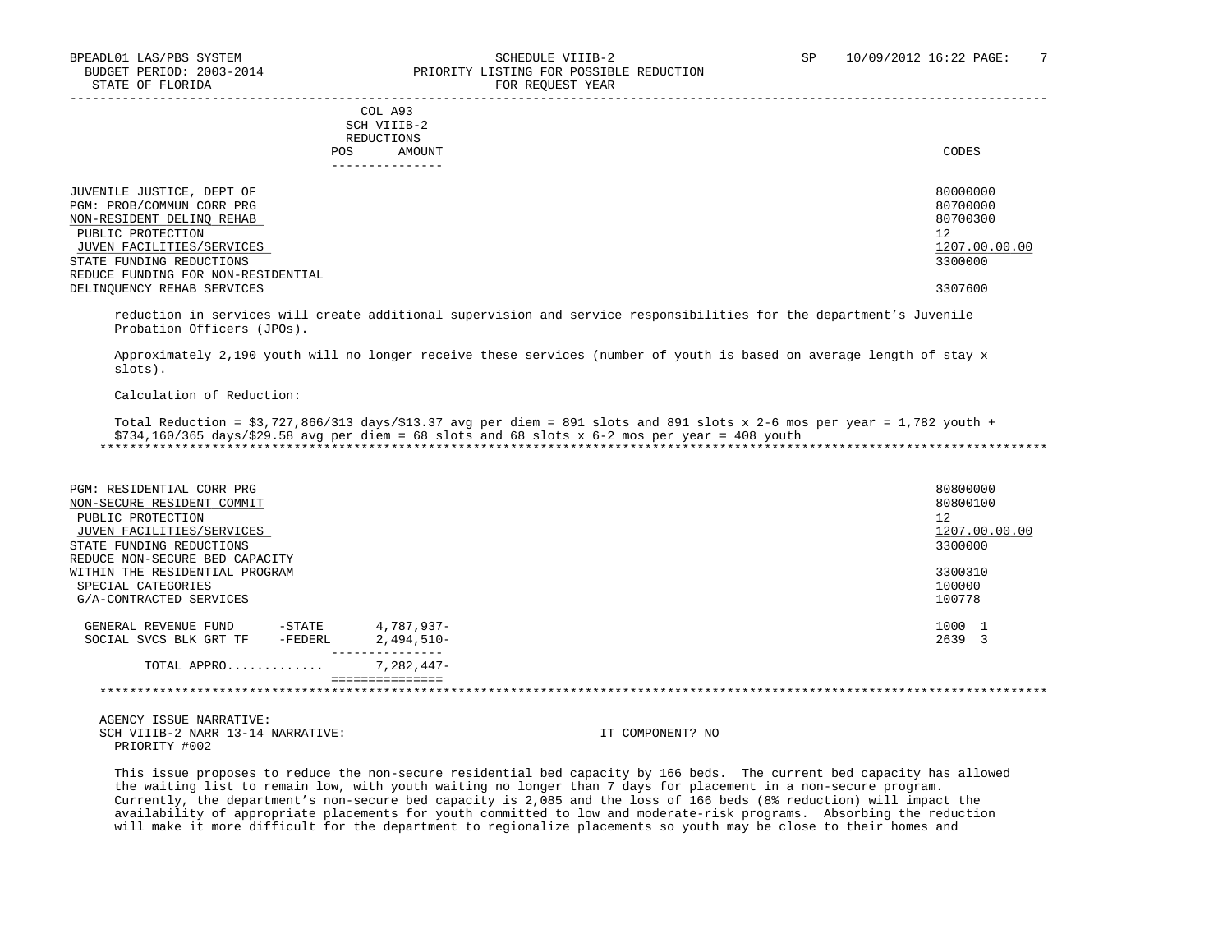|     | COL A93         |       |
|-----|-----------------|-------|
|     | SCH VIIIB-2     |       |
|     | REDUCTIONS      |       |
| POS | AMOUNT          | CODES |
|     | --------------- |       |
|     |                 |       |
|     |                 |       |

| JUVENILE JUSTICE, DEPT OF      | 80000000      |
|--------------------------------|---------------|
| PGM: RESIDENTIAL CORR PRG      | 80800000      |
| NON-SECURE RESIDENT COMMIT     | 80800100      |
| PUBLIC PROTECTION              | 12            |
| JUVEN FACILITIES/SERVICES      | 1207.00.00.00 |
| STATE FUNDING REDUCTIONS       | 3300000       |
| REDUCE NON-SECURE BED CAPACITY |               |
| WITHIN THE RESIDENTIAL PROGRAM | 3300310       |

 families. It is also anticipated that the number of youth waiting for residential placement will increase, as will the length of time youth are waiting for their placement.

Calculation of Reduction:

 Total Non-Secure Residential Bed Capacity Reduction = \$7,282,447/365 days/\$120.19 (ave daily per diem) = 166 beds \*\*\*\*\*\*\*\*\*\*\*\*\*\*\*\*\*\*\*\*\*\*\*\*\*\*\*\*\*\*\*\*\*\*\*\*\*\*\*\*\*\*\*\*\*\*\*\*\*\*\*\*\*\*\*\*\*\*\*\*\*\*\*\*\*\*\*\*\*\*\*\*\*\*\*\*\*\*\*\*\*\*\*\*\*\*\*\*\*\*\*\*\*\*\*\*\*\*\*\*\*\*\*\*\*\*\*\*\*\*\*\*\*\*\*\*\*\*\*\*\*\*\*\*\*\*\*

| TOTAL: JUVEN FACILITIES/SERVICES  |           |              | 1207.00.00.00 |
|-----------------------------------|-----------|--------------|---------------|
| BY FUND TYPE                      |           |              |               |
| GENERAL REVENUE FUND              |           | 4,787,937-   | 1000          |
| TRUST FUNDS                       |           | $2,494,510-$ | 2000          |
| TOTAL PROG COMP                   |           | 7,282,447-   |               |
| PGM: PREV/VICTIM SVCS             |           |              | 80900000      |
| DELINQUENCY PREV/DIVERSION        |           |              | 80900100      |
| PUBLIC PROTECTION                 |           |              | 12            |
| JUVEN FACILITIES/SERVICES         |           |              | 1207.00.00.00 |
| STATE FUNDING REDUCTIONS          |           |              | 3300000       |
| ELIMINATE FUNDING FOR LIFE SKILLS |           |              |               |
| WORKSHOPS AND TUTORIAL SERVICES   | 3300050   |              |               |
| SPECIAL CATEGORIES                |           |              | 100000        |
| G/A-CONTRACTED SERVICES           |           |              | 100778        |
| GENERAL REVENUE FUND              | $-$ STATE | $597.989 -$  | 1000 1        |
|                                   |           |              |               |

 AGENCY ISSUE NARRATIVE: SCH VIIIB-2 NARR 13-14 NARRATIVE: IT COMPONENT? NO PRIORITY #003

 This issue proposes to eliminate recurring General Revenue funding that was previously used to purchase life skills workshops and tutoring services that focused on values, drug use, self esteem, and job placement to at-risk youth in targeted zip codes in Miami-Dade County. \*\*\*\*\*\*\*\*\*\*\*\*\*\*\*\*\*\*\*\*\*\*\*\*\*\*\*\*\*\*\*\*\*\*\*\*\*\*\*\*\*\*\*\*\*\*\*\*\*\*\*\*\*\*\*\*\*\*\*\*\*\*\*\*\*\*\*\*\*\*\*\*\*\*\*\*\*\*\*\*\*\*\*\*\*\*\*\*\*\*\*\*\*\*\*\*\*\*\*\*\*\*\*\*\*\*\*\*\*\*\*\*\*\*\*\*\*\*\*\*\*\*\*\*\*\*\*